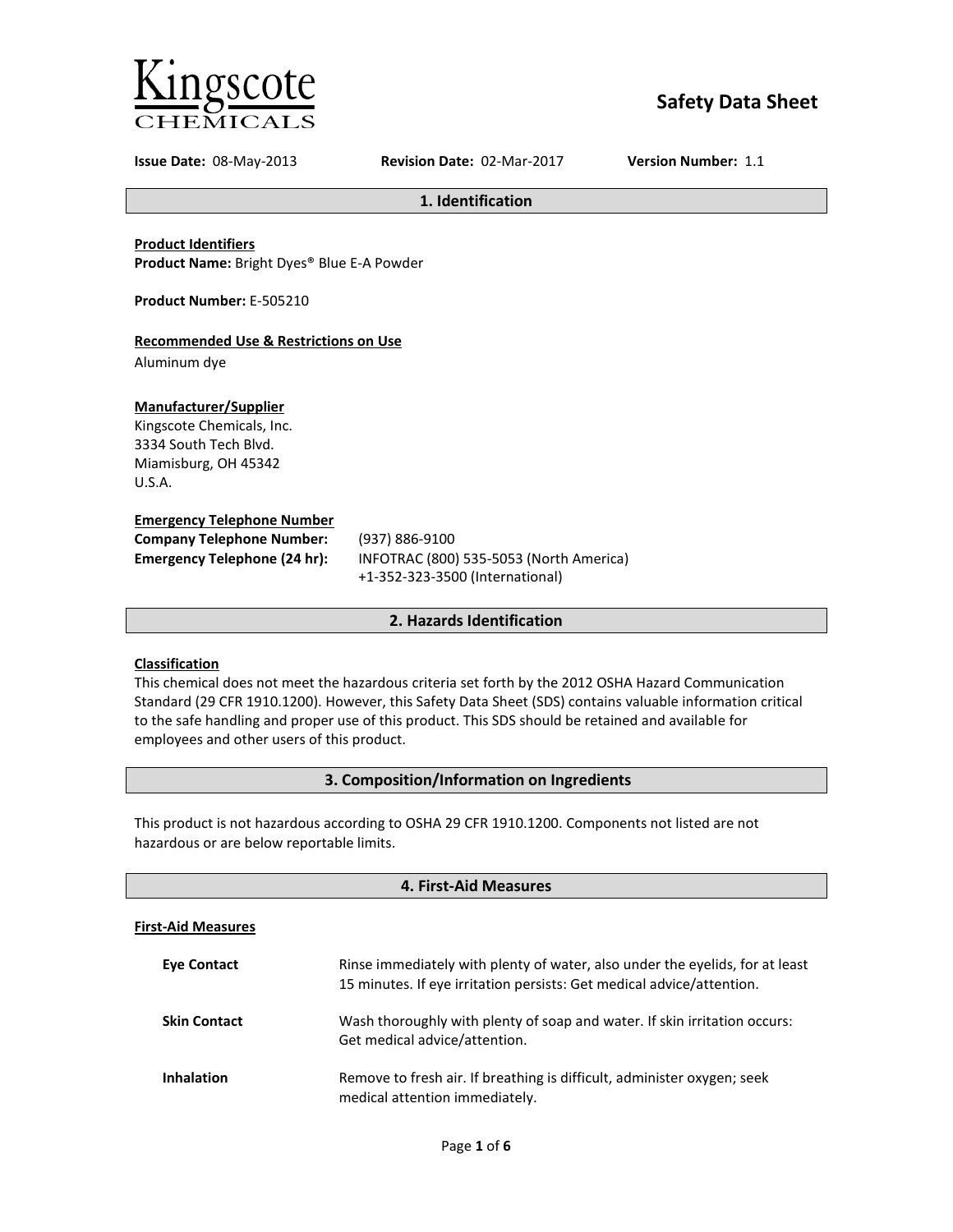## **Ingestion** Rinse mouth. DO NOT induce vomiting. Drink plenty of water. Never give anything by mouth to an unconscious person. Get medical attention if large quantities were ingested or if nausea occurs.

### **Most Important Symptoms and Effects**

**Symptoms** Will cause staining of the skin on contact. May cause eye irritation. Inhalation of dust may cause respiratory irritation. Ingestion may cause urine to be a blue color until the dye has been washed through the system.

#### **Indication of Any Immediate Medical Attention and Special Treatment Needed**

**Notes to Physician** Treat symptomatically.

## **5. Fire-Fighting Measures**

### **Suitable Extinguishing Media**

Water spray (fog). Carbon dioxide (CO2). Dry chemical. Regular foam.

#### **Unsuitable Extinguishing Media**

Not determined

### **Specific Hazards Arising from the Chemical**

Remote possibility of dust explosion. Burning may produce oxides of carbon and nitrogen (NOx).

### **Protective Equipment and Precautions for Firefighters**

Wear self-contained breathing apparatus pressure-demand, MSHA/NIOSH (approved or equivalent) and full protective gear.

## **6. Accidental Release Measures**

#### **Personal Precautions, Protective Equipment and Emergency Procedures**

| <b>Personal Precautions</b>      | Use personal protective equipment as recommended in Section 8.                                                    |
|----------------------------------|-------------------------------------------------------------------------------------------------------------------|
| <b>Environmental Precautions</b> | Prevent from entering into soil, ditches, sewers, waterways and/or<br>groundwater. See Section 12 and Section 13. |

#### **Methods and Material for Containment and Cleaning Up**

| <b>Methods for Containment</b> | Prevent further leakage or spillage if safe to do so.                                 |
|--------------------------------|---------------------------------------------------------------------------------------|
| <b>Methods for Cleaning Up</b> | Sweep up and collect into suitable containers for disposal. Flush area<br>with water. |

## **7. Handling and Storage**

#### **Precautions for Safe Handling**

| <b>Advice on Safe Handling</b> | Handle in accordance with good industrial hygiene and safety practices. |
|--------------------------------|-------------------------------------------------------------------------|
|                                | Use personal protection recommended in Section 8. Avoid contact with    |
|                                | skin, eyes, or clothing. Avoid breathing dusts. Contaminated clothing   |
|                                | should be thoroughly cleaned before reusing                             |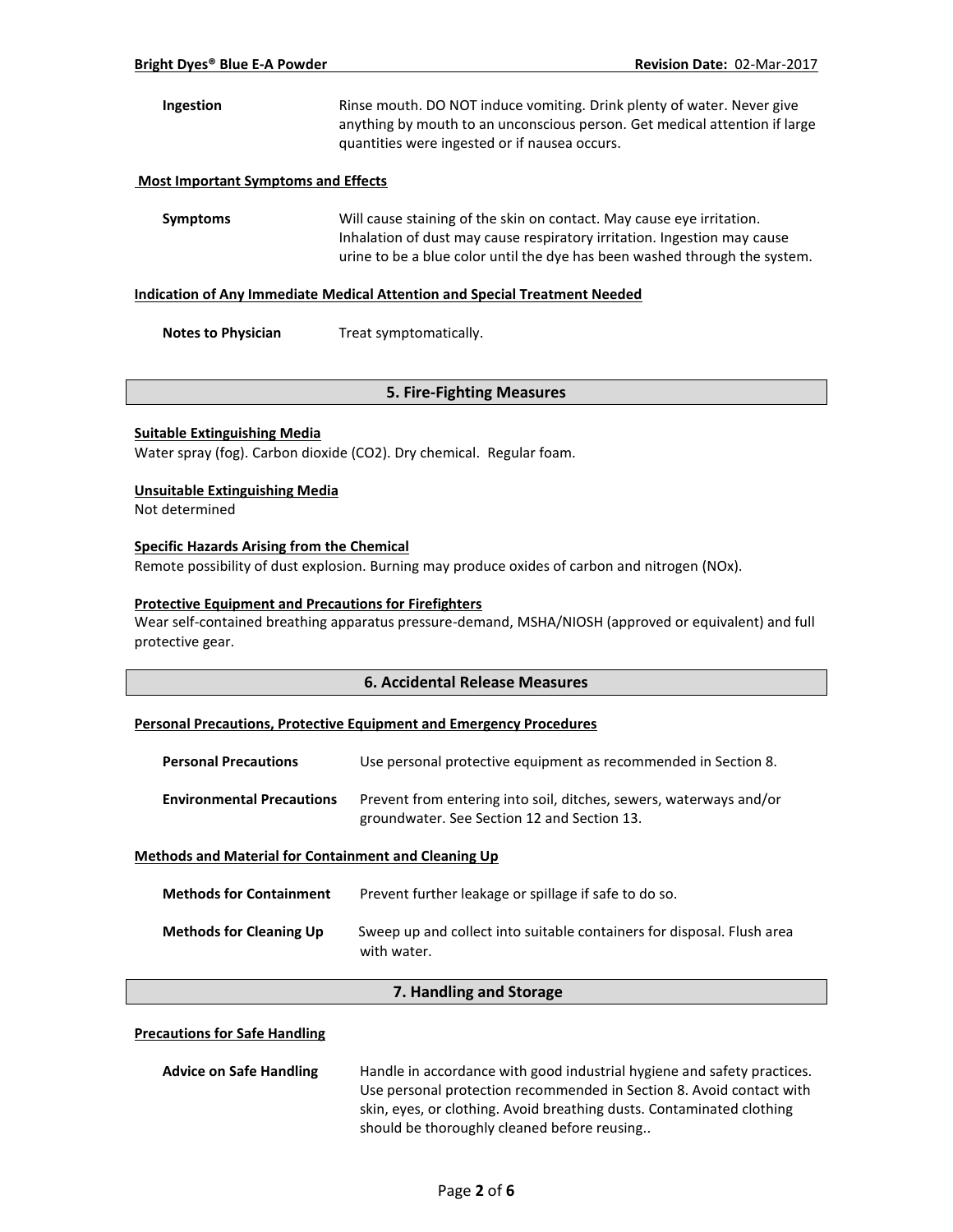### **Conditions for Safe Storage, Including Incompatibilities**

| <b>Storage Conditions</b>     | Keep container tightly closed and store in a cool, dry, and well-<br>ventilated area. Store away from heat, sparks, open flame or any other<br>ignition source. |
|-------------------------------|-----------------------------------------------------------------------------------------------------------------------------------------------------------------|
| <b>Incompatible Materials</b> | None known based on information supplied.                                                                                                                       |

## **8. Exposure Controls / Personal Protection**

#### **Exposure Guidelines**

This product, as supplied, does not contain any hazardous materials with occupational exposure limits established by the region specific regulatory bodies.

#### **Engineering Controls**

Ensure adequate ventilation, especially in confined areas. Eyewash stations. Showers.

#### **Individual Protection Measures, Such as Personal Protective Equipment:**

| <b>Eve/Face Protection</b>        | Avoid contact with eyes.                                                |
|-----------------------------------|-------------------------------------------------------------------------|
| <b>Skin &amp; Body Protection</b> | Rubber gloves. Suitable protective clothing.                            |
| <b>Respiratory Protection</b>     | Use NIOSH-approved dust mask if dusty conditions exist.                 |
| <b>Hygiene Measures</b>           | Handle in accordance with good industrial hygiene and safety practices. |

## **9. Physical and Chemical Properties**

#### **Information on Basic Physical and Chemical Properties**

| <b>Physical State</b>            | Solid                     | Odor                  | None apparent  |
|----------------------------------|---------------------------|-----------------------|----------------|
| Appearance                       | Blue powder               | <b>Odor Threshold</b> | Not determined |
| Color                            | Blue                      |                       |                |
| <b>Property</b>                  | <b>Values</b>             |                       |                |
| pH                               | $6.5 - 7.0$ (1% solution) |                       |                |
| <b>Melting/Freezing Point</b>    | Not applicable            |                       |                |
| <b>Boiling Point/Range</b>       | Not applicable            |                       |                |
| <b>Flash Point</b>               | Not applicable            |                       |                |
| <b>Evaporation Rate</b>          | Not applicable            |                       |                |
| Flammability (solid, gas)        | Non-flammable             |                       |                |
| <b>Upper Flammability Limits</b> | Not applicable            |                       |                |
| <b>Lower Flammability Limits</b> | Not applicable            |                       |                |
| <b>Vapor Pressure</b>            | Not applicable            |                       |                |
| <b>Vapor Density</b>             | Not applicable            |                       |                |
| <b>Relative Density</b>          | Not applicable            |                       |                |
| <b>Specific Gravity</b>          | Not applicable            |                       |                |
| <b>Solubility</b>                | Soluble in water          |                       |                |
| <b>Partition Coefficient</b>     | Not determined            |                       |                |
| <b>Auto-ignition Temperature</b> | Not determined            |                       |                |
| <b>Decomposition Temperature</b> | Not determined            |                       |                |
| <b>Viscosity</b>                 | Not determined            |                       |                |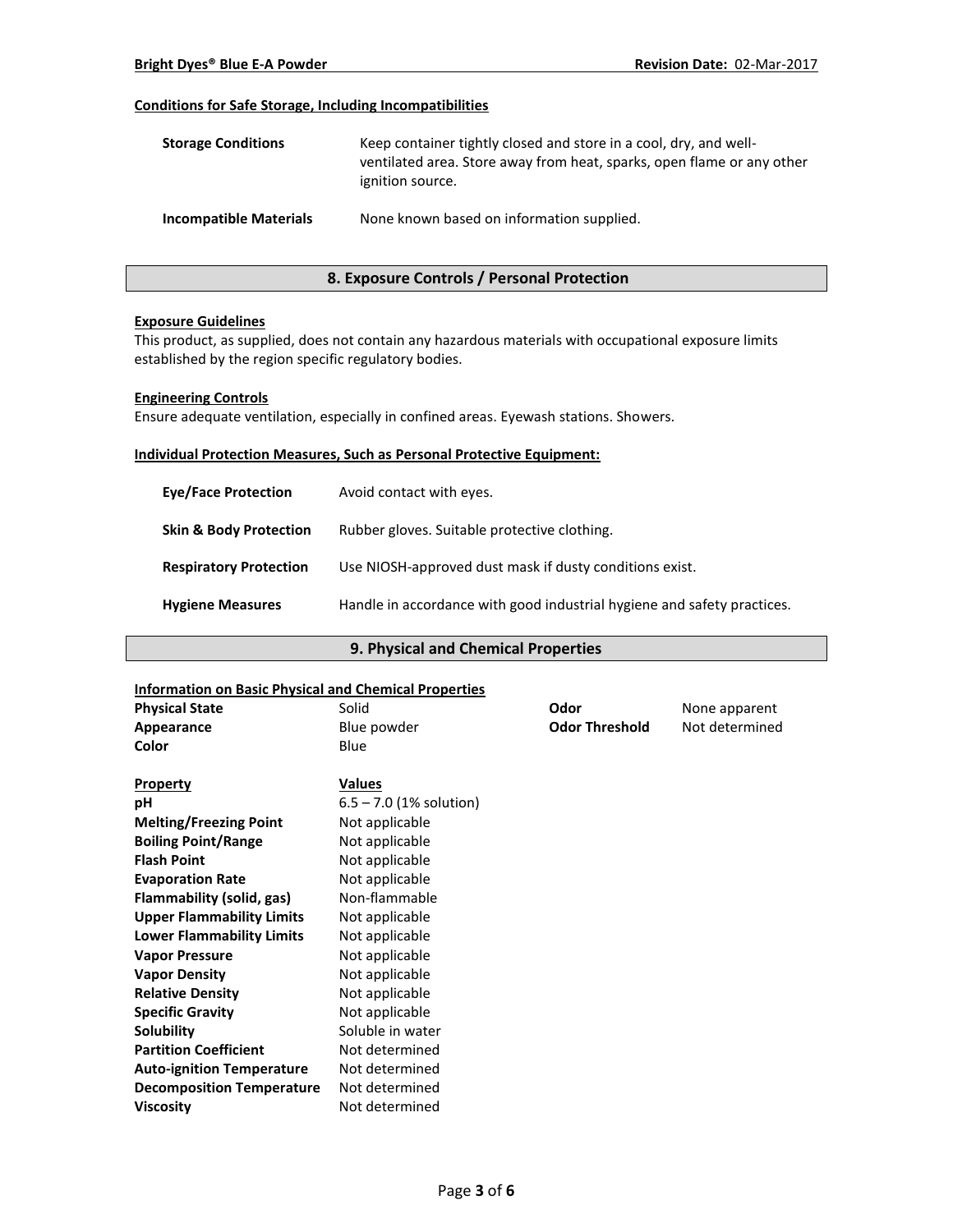## **10. Stability and Reactivity**

## **Reactivity**

Not reactive under normal conditions.

## **Chemical Stability**

Stable under recommended storage conditions.

#### **Possibility of Hazardous Reactions**

None under normal processing.

#### **Conditions to Avoid**

Keep out of reach of children.

#### **Incompatible Materials**

None known based on information supplied.

#### **Hazardous Decomposition Products**

Oxides of carbon and nitrogen (NOx).

## **11: Toxicological Information**

#### **Information on Likely Routes of Exposure**

| <b>Inhalation</b>   | Avoid inhalation of dust.            |
|---------------------|--------------------------------------|
| Ingestion           | Do not ingest.                       |
| <b>Skin Contact</b> | May cause an allergic skin reaction. |
| <b>Eye Contact</b>  | Avoid contact with eyes.             |

## **Delayed, Immediate, and Chronic Effects from Short- and Long-Term Exposure**

May cause an allergic skin reaction.

## **Numerical Measures of Toxicity**

Not determined

### **Symptoms Associated with Exposure**

See Section 4 of this SDS for symptoms.

### **Carcinogenicity**

| <b>NTP</b>  | None |
|-------------|------|
| <b>IARC</b> | None |
| <b>OSHA</b> | None |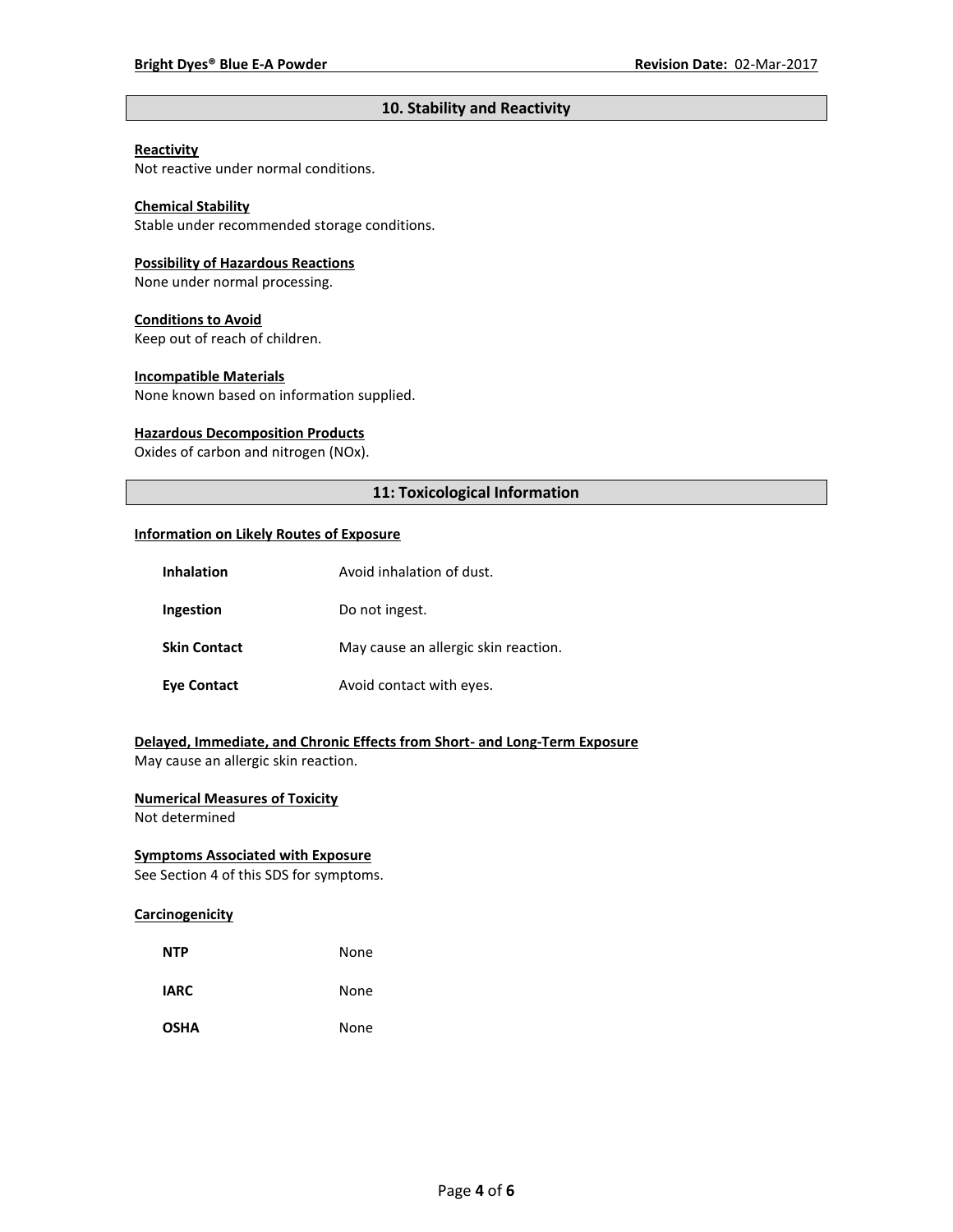#### **12. Ecological Information**

#### **Ecotoxicity**

This product is not classified as environmentally hazardous. However, this does not exclude the possibility that large or frequent spills can have a harmful or damaging effect on the environment.

#### **Component Information**

Not available

# **Persistence/Degradability**

Not determined

#### **Bioaccumulation**

Not determined

#### **Mobility**

Not determined

#### **Other Adverse Effects**

Not determined

### **13. Disposal Considerations**

#### **Waste Disposal Methods**

Dispose of in accordance with federal, state, and local regulations.

#### **Contaminated Packaging**

Do not re-use empty containers.Dispose of containers in accordance with federal, state, and local regulations.

#### **14. Transport Information**

#### **Note**

See current shipping paper for most up-to-date shipping information, including exemptions and special circumstances.

| DOT         | Not regulated |
|-------------|---------------|
| IATA        | Not regulated |
| <b>OMDG</b> | Not regulated |

#### **15: Regulatory Information**

## **International Inventories**

Not determined

#### **U.S. Federal Regulations**

**CERCLA** This material, as supplied, does not contain any substances regulated as hazardous substances under the Comprehensive Environmental Response Compensation and Liability Act (CERCLA) (40 CFR 302) or the Superfund